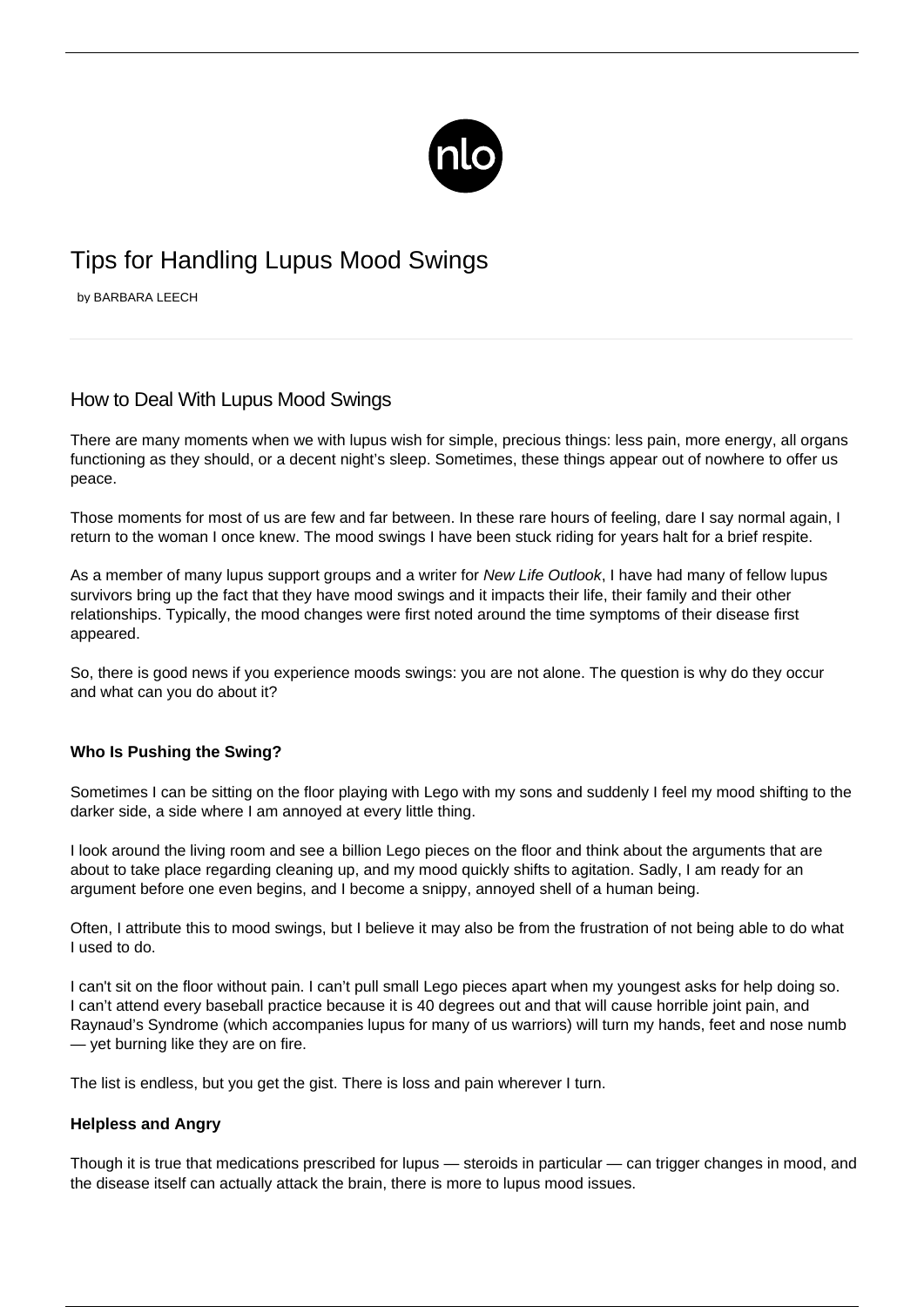We are angry. We feel helpless at times and at the mercy of our disease. We built a good life and our disease keeps appearing and knocking it down.

Some of us don't even get that occasional respite where, for a brief moment, we feel normal again. We have reasons to feel helpless and angry at times.

We hear so much today about positive thought, and I agree it can impact how you face your challenges. But we must not forget to allow ourselves to have human feelings and work through the grief that comes with losing an important part of who you once were.

Ignoring it only leads to more mood swings because, essentially, you are in denial. You are repressing the grief and anger you feel at being denied health, activities you once loved, and even being the parent you wish to be.

Next page: how to slow down lupus mood swings once they hit.

### **How to Slow the Mood Swings**

It is great to be strong and chant a positive mantra about how lupus does not have you, but it ignores the feelings you have about what this disease has taken from you. Strength is not found in denying anything has happened, but rather that you have survived it and are fighting against this enemy.

You are strong despite lupus, not because it does not impact your life. Here are some ways to shut down these mood swings when they occur:

Say, for example, you're going on your annual family trip to the lake. You pack everything for everybody, and you organize once you get there. You make beds, dinner and fetch swimsuits and sunscreen. Everyone is having fun — except you. Lupus makes you feel like you might curl up into a ball of pain and never move again.

#### **What to Do**

- **Halt the mood swing here**. Allow yourself to feel angry or even grief at the loss of what should be a fun adventure for you. It is not fair that others are having a blast and lupus has kicked your — well, you know.
- **Take a few moments to think through the emotions you are feeling**. Talk about what you are feeling (grief, annoyance, anger) out loud, even if it is just to yourself. It is important to find a moment alone and put those feeling out there, verbally. It acknowledges your emotions so you can let them go, at least a little, and mood swings usually slow when your emotions are acknowledged.
- **Make a list of everything that you want to do, but can't**. Putting it down on paper helps to get what you are [holding onto inside](/adjusting-to-lupus/) (anger, frustration or sadness) out of you. It is the opposite of what we are told to do (be positive and cram your feelings down deep inside of you).
- **Find small ways to triumph over it**. Now that you have thought through and processed the feelings if injustice, pain, grief and frustration that comes with everything lupus has robbed you of, look at what you can do. Focus on the good that still remains. There is always good, you just may have to look deeper than others. Yes, this is looking and focusing on the positive, but it is done with respect, after all the other emotions have been acknowledged, so now it actually works.

#### **What If the Mood Swings Remain?**

Working through your feelings and losses will not "cure" you of mood swings. You are human. There are other things influencing your mood, like medications and the actual disease itself attacking the systems of your body. But you can help avoid some of the mood issues and maybe take action when you feel a big swing coming on:

If you feel your mood changing, think about why. Are you in pain? Is that pain increasing? Is there something you can do to help ease it or stop it from getting worse? Take something for the pain, remove yourself from the sun, cold, wind, standing too long, sitting too long — whatever might aggravate the pain